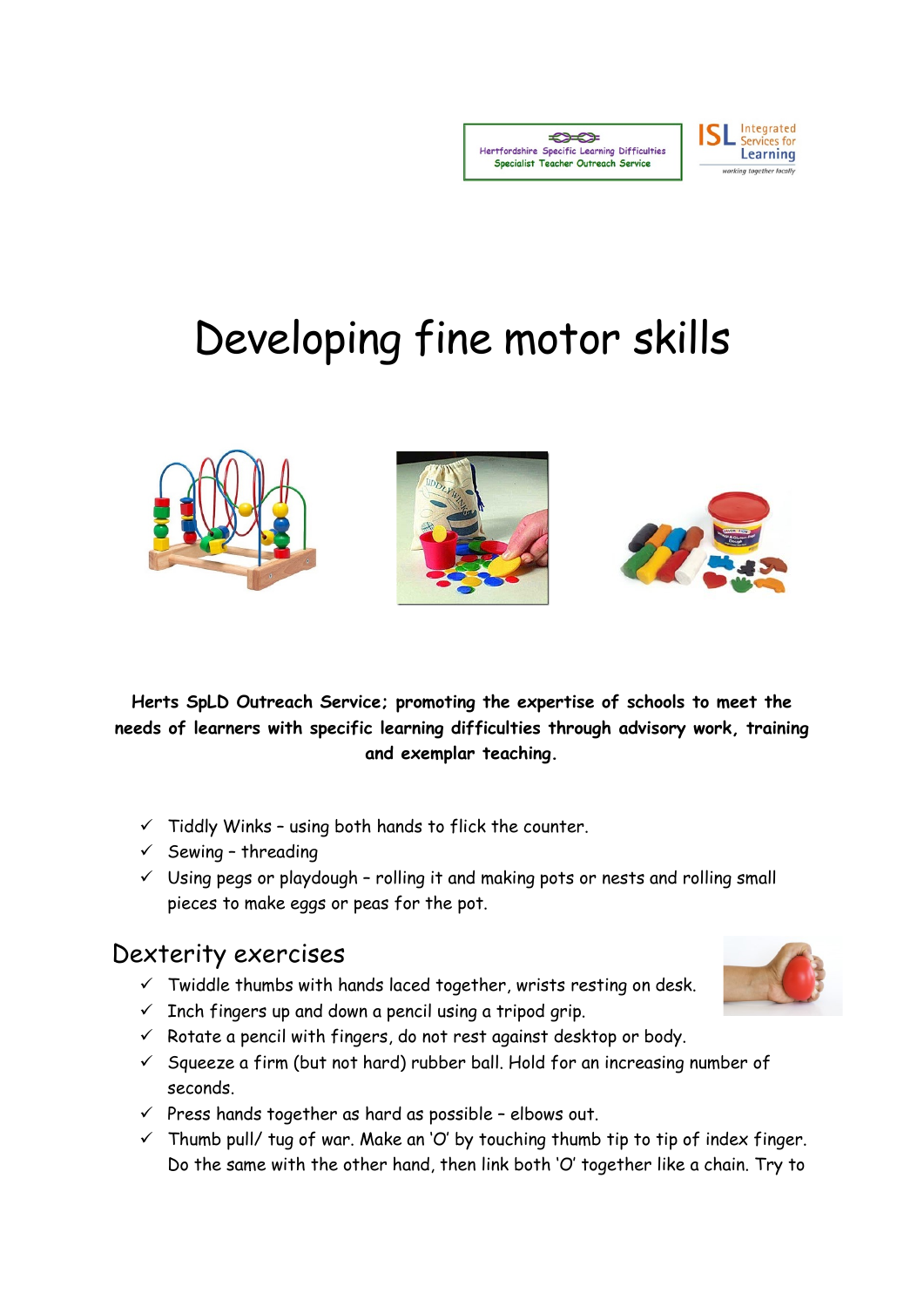have a tug of war to pull them apart. Try using the thumbs with other fingers to do the same thing. This can also be done with a partner.

- $\checkmark$  Put fingers and thumbs together in a steeple. Press. Spread/ close fingers.
- $\checkmark$  Adopt good sitting position, feet flat on floor, back against backrest of chair
- $\checkmark$  Hold edge of chair with 2 hands
- $\checkmark$  Push self up lean right and lean left. Shrug 2 shoulders, alternate shoulders
- $\checkmark$  Shake 2 hands up in air.
- $\checkmark$  Wriggle fingers and thumbs
- $\checkmark$  Tearing paper into strips and then squares
- $\checkmark$  Touch each finger on right hand with right thumb, as fast as possible. Repeat with left thumb and left fingers
- $\checkmark$  Put a row of counters, coins on desk. Turn them over as fast as possible using thumb and index finger only.
- $\checkmark$  Hold several small objects in the palm of one hand, manipulate them, isolating each one in turn, between thumb and forefinger before putting it on the table.
- $\checkmark$  Crumpling tissue paper into tiny balls using one hand and throwing them into a bin, exercises the fingers against the thumb. Keep a score of 'hits'.
- $\checkmark$  Rolling a tennis ball up one leg across the tummy and down the other leg using a walking motion with the fingers is a great hand exercise. Have races to see who can do it without dropping the ball.
- $\checkmark$  Rubber band rings put small rubber bands (for hair) on the fingers like rings. Then they have to use their thumb to get the rings off without help from the other hand.
- $\checkmark$  Make mazes in a sand tray using pebbles to create barriers. The child then follows the maze.
- $\checkmark$  Make a duck beak with your fingers and quack at your friends and teacher.

## Activities to try at home

- $\checkmark$  Using a ruler
- $\checkmark$  Baking, kneading, rolling
- $\checkmark$  Modelling clay
- $\checkmark$  Sticklebricks
- $\checkmark$  Marble run
- Lego
- $\checkmark$  Constructo-straws
- $\checkmark$  Glove puppets
- $\checkmark$  Peg board patterns
- $\checkmark$  Playing cards, dealing, flipping over and sorting
- $\checkmark$  Screwing and unscrewing jars
- $\checkmark$  Fastening buttons and zips